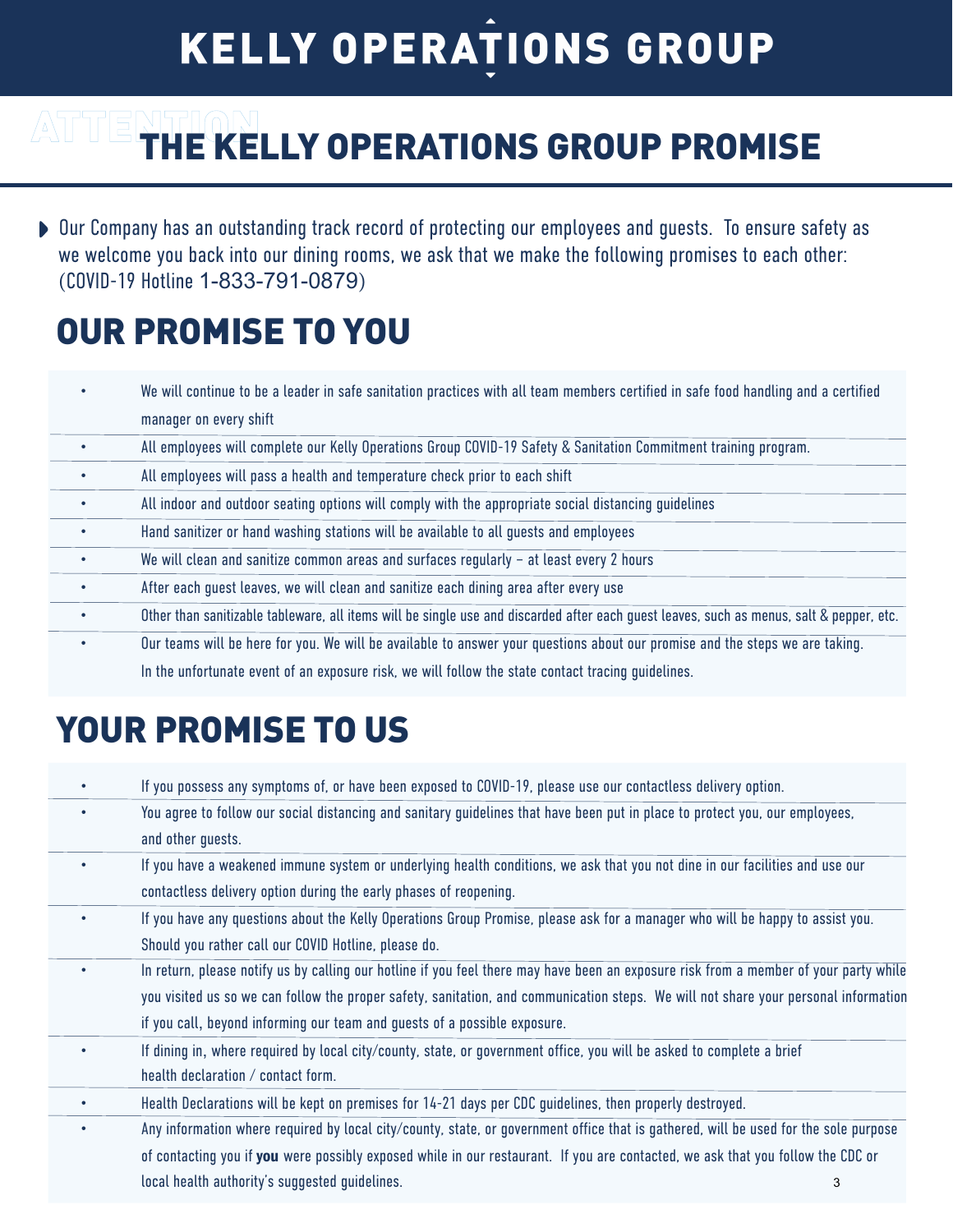### **Supporting Guidance**

#### **Section 1 – Introduction**

#### What is the Kelly Operations Group Promise?

In partnership with all our operators and restaurants across the country, including local health officials, we have made a set of commitments to our employees and guests on how we will operate during the COVID-19 recovery period. When guests see this promise they can be certain that the restaurant is taking all necessary steps to protect their employees and guests and that they are taking a leadership role in protecting their community. Our Kelly Operations Group Promise also empowers guests to learn what they can do to help keep everyone safe. With your help and the help of our team, working together, we can overcome this challenge and be a stronger community together. All guidelines used to create this program have been thoroughly researched and gathered from the CDC and/or local health authorities and will be updated as needed.

Who will participate in the Kelly Operations Group Promise?

Every single one of our locations across all our brands.

▶ How long will this program last?

Throughout the duration of the COVID-19 recovery efforts. Over time, our efforts will help shorten the recovery period and allow us to get back to dining in a socially relaxed environment. This is a fluid situation and Kelly Operations Group at a minimum will follow the CDCs and local health officials' guidelines. Those guidelines are the safest and best way to continue doing business for our quests and our employees while following the recovery effort timeline.

#### **Section 2 – Restaurant Responsibilities & Commitments**

Here's what participation in the Kelly Operations Group Promise looks like.

Our management teams are required to uphold the following commitments to protect their employees and guests

- We will continue to be a leader in safe sanitation practices with all team members certified in safe food handling and a certified manager on every shift
- All employees will complete our Kelly Operations Group COVID-19 Safety & Sanitation Commitment training program.
- All employees will pass a health and temperature check prior to each shift
- All indoor and outdoor seating options will comply with the appropriate social distancing guidelines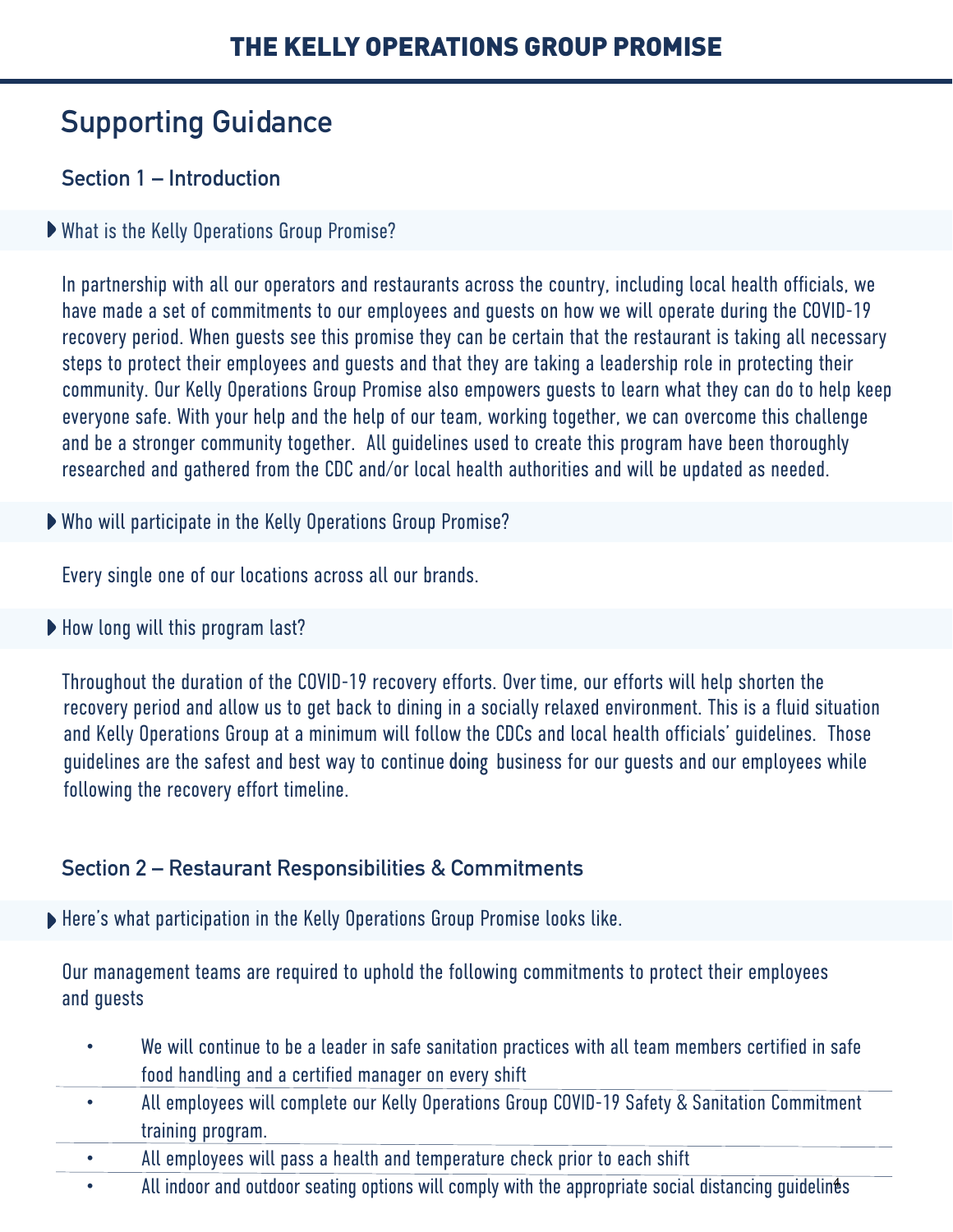- Hand sanitizer or hand washing stations will be available to all guests and employees
- We will clean and sanitize common areas and surfaces regularly at least every 2 hours
- After each guest leaves, we will clean and sanitize each dining area after every use
- Other than sanitizable tableware, all items will be single use and discarded after each quest leaves, such as menus, salt & pepper, etc.
	- Our managers and support teams will be here for you. We will be available to answer your questions about our promise and the steps we are taking. In the unfortunate event of an exposure risk, we will follow the state contact tracing guidelines.
- Some additional Kelly Operations Group Commitments that go above and beyond standard practices.

Different strategies will be appropriate for different restaurants at different times. The following are some additional practices that will be implemented or adapted to fit a restaurant's needs:

- The Manager on duty will be clearly identifiable and will be overseeing all safety and sanitation measures.
- All our team members that interact with guests will be wearing masks and/or other protective equipment as required
- All our team members handling food will continue to wear gloves and/or masks and other protective equipment in keeping with public health guidelines related to preventing cross-contamination.
- Number of Guests at a Table Limits defined locally by state.
	- Social Distancing guidelines will be followed by "closing or removing" separate tables, booths, and/or bar stools
	- Use signage and/or floor markings to help guests comply with social distance guidelines in common areas like entryways, restrooms, etc.
	- Communal Serving areas such as condiment bars/buffets will remain closed during the recovery period.
- We will perform a simple yes or no statement health and temperature check for each employee before each shift
	- Do you have any of these symptoms or have you in the last 24 hours: fever, aches, cough, shortness of breath?
	- Have you come in contact with anyone diagnosed with COVID-19?
	- Are you currently waiting for the results of a COVID-19 test?
	- All employees understand that it is their responsibility to keep our people safe.
	- Any employee having knowingly come into contact with and/or showing symptoms of COVID-19 must call and speak to their manager directly. Call as soon as possible prior to your shift, do not show up as you will be restricted from working or entering the building.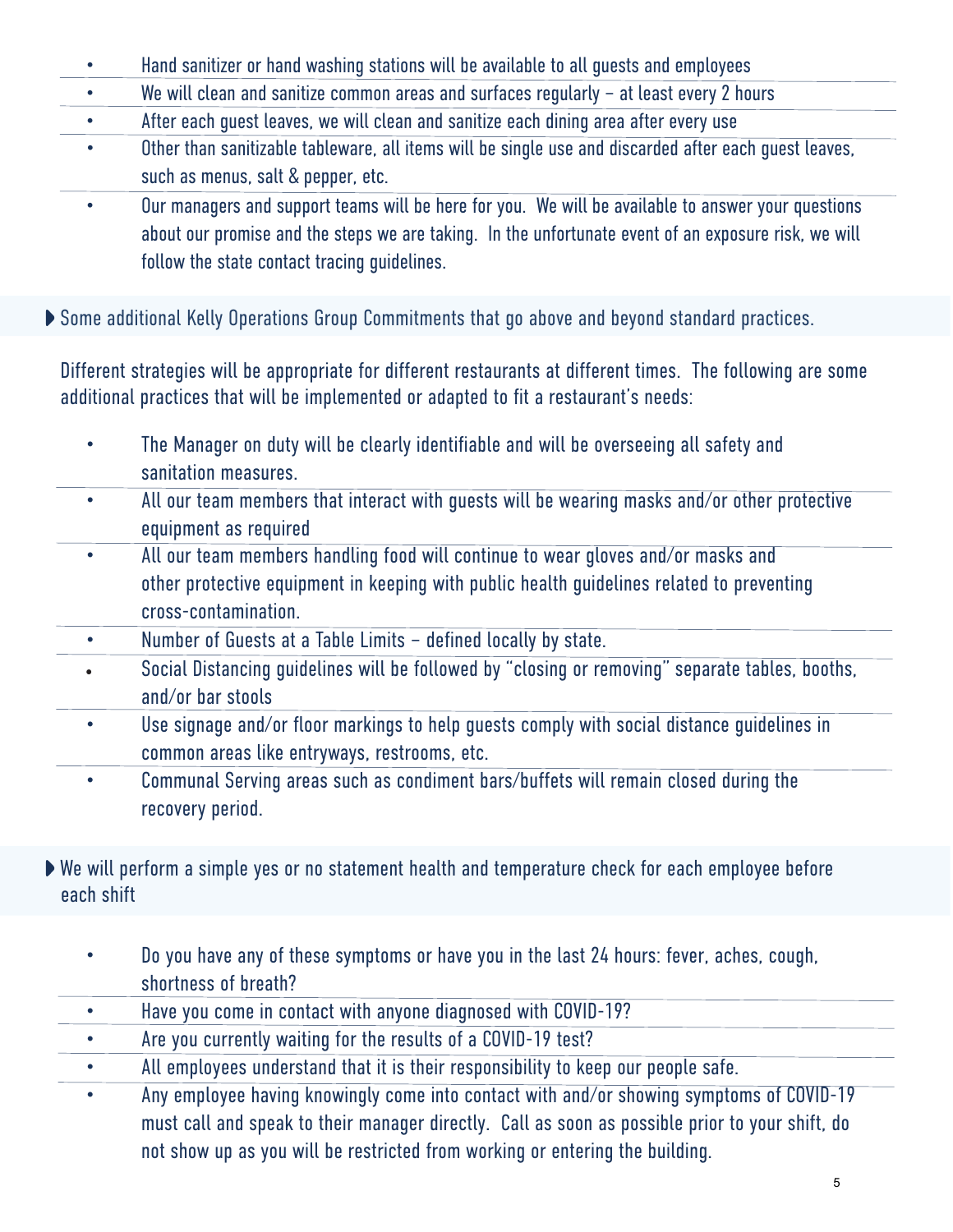- All team members know it is their responsibility to comply with KELLY OPERATIONS GROUP [the restaurant's] health and sanitation standards.
- All employees will have their temperatures checked and any with a mild fever (100.4 F or above) will be sent home.
- ▶ How Kelly Operations Group will communicate our commitments and standards

KELLY OPERATIONS GROUP will distribute our promise and guidelines the following ways:

#### EMPLOYEES

- Kelly Operations Group COVID-19 Safety & Sanitation Commitment
- Using CDC and local health advisory quidelines, we have created an action plan and training program each of our employees will complete prior to opening our restaurants and/or allowing them to return to work
- We have enhanced our existing Safety and Sanitation Standards to include guidelines to reduce the spread of COVID-19
- We will host classrooms, provide study guides, and test all employees to ensure they grasp the details and severity of these guidelines

#### GUESTS

- Kelly Operations Group Promise
- We are clearly detailing our expectations of our operators and will make this promise and our commitment readily available for our guests
- Our Promise will be emailed to all our loyalty club/email mailing list members, available on our website, posted on our doors with additional copies on hand, and accessible from social media

#### **Section 3 – Guest Responsibilities and Options**

Why are guests included within the Kelly Operations Group Promise?

Guests are included because we all have a responsibility and must follow public health authority guidance to prevent the spread of COVID-19. By partnering together, we can keep everyone safe.